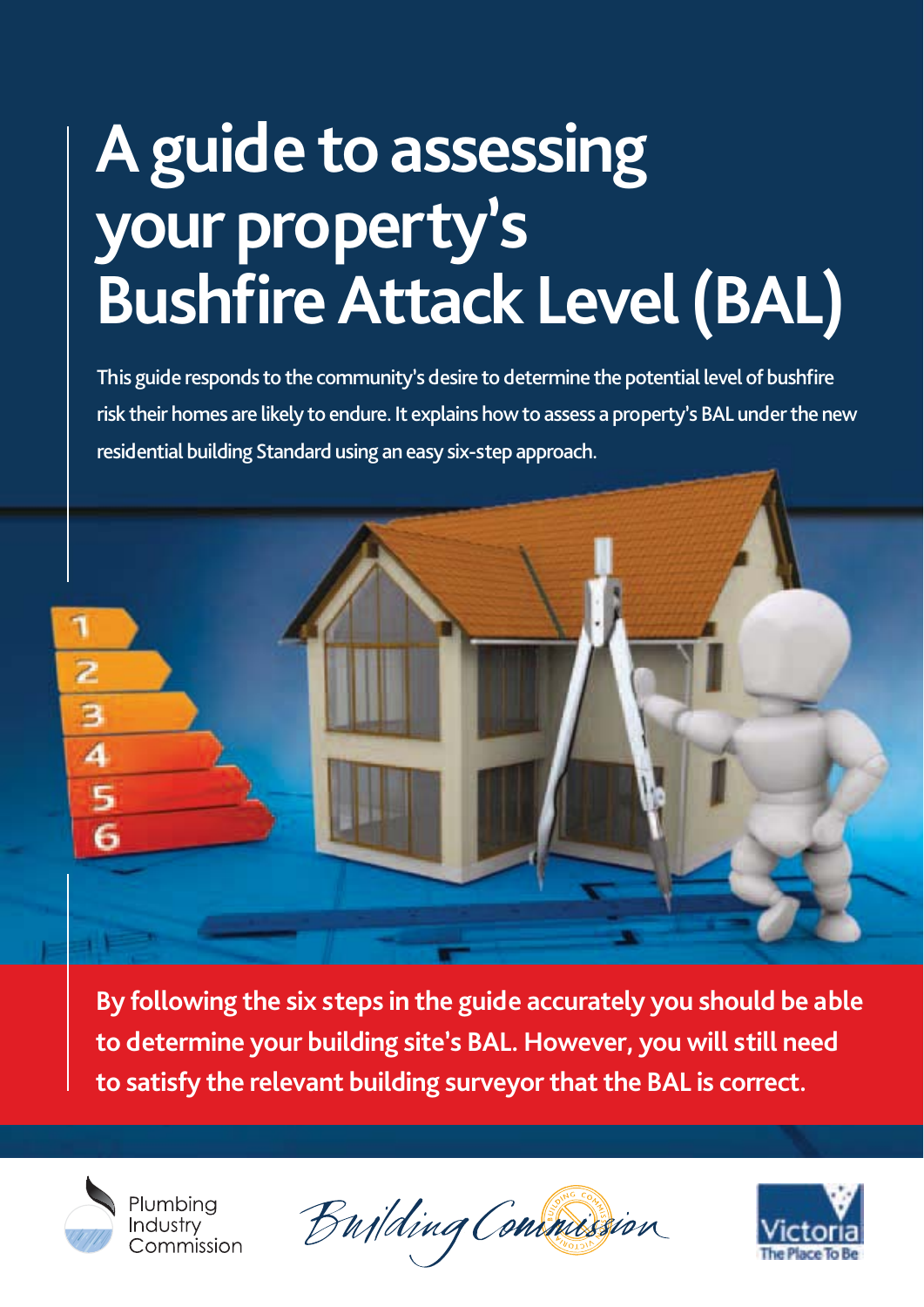#### **Contents: Contents:**

| Six steps to a successful BAL assessment                                                      | ᠬ         |
|-----------------------------------------------------------------------------------------------|-----------|
| Step one - Determine your Fire Danger Index (FDI)                                             | ᡌ         |
| Step two - Determine your site's vegetation types                                             | 5-7       |
| Step three - Determine the distance from the site to the vegetation                           | $\infty$  |
| Step four - Determine the slope of the land under the vegetation                              | $8-10$    |
| Step five - Determine the BAL                                                                 | $11 - 13$ |
| Step six - Apply the construction requirements set out in Australian<br>Standard AS 3959-2009 | 13        |
| Assessment notes                                                                              | $14 - 15$ |

#### **Victoria Advice Line<br>To 1300 360 320 1300 360 320** Building Commission (9am - 5pm Monday to Friday) **Building Commission (9am – 5pm Monday to Friday) Advice Line Bushfire Building** Bushfire Building

## Six steps to a successful BAL assessment **Six steps to a successful BAL assessment**

Victoria has endured Australia's worst ever natural disaster with more than 2,000 Victoria has endured Australia's worst ever natural disaster with more than 2,000 properties destroyed and countless others damaged. properties destroyed and countless others damaged.

As a community we have quickly responded to the needs of the many thousands of As a community we have quickly responded to the needs of the many thousands of people who have been displaced by this ordeal. people who have been displaced by this ordeal.

now start the rebuilding process. At the same time, it was essential that the right building now start the rebuilding process. At the same time, it was essential that the right building The Victorian Government understands the desire for many bushfire affected people to The Victorian Government understands the desire for many bushfire affected people to measures were in place to provide certainty to people that their new homes, repairs, measures were in place to provide certainty to people that their new homes, repairs, alterations and additions would be safer with higher levels of bushfire protection. alterations and additions would be safer with higher levels of bushfire protection.

That's why Victoria acted to become the first State to adopt the Australian Standard That's why Victoria acted to become the first State to adopt the Australian Standard AS 3959-2009 through its Building Regulations 2006 on 11 March 2009. AS 3959-2009 through its *Building Regulations 2006* on 11 March 2009.

The new Australian Standard applies to the whole State, and sites are now defined under The new Australian Standard applies to the whole State, and sites are now defined under six Bushfire Attack Level (BAL) categories from low to extreme. There are increasing six Bushfire Attack Level (BAL) categories from low to extreme. There are increasing construction requirements ranging from ember protection to direct flame contact construction requirements ranging from ember protection to direct flame contact protection.

risk their homes are likely to be under. It explains how to assess a property's BAL under the risk their homes are likely to be under. It explains how to assess a property's BAL under the This guide responds to the community's need to determine the potential level of bushfire This guide responds to the community's need to determine the potential level of bushfire new building Standard using its simplified method in an easy six-step approach. new building Standard using its simplified method in an easy six-step approach.

By following the six steps in the guide accurately you should be able to determine your building site's BAL. However, you will still need to satisfy the relevant building surveyor By following the six steps in the guide accurately you should be able to determine your building site's BAL. However, you will still need to satisfy the relevant building surveyor that the BAL is correct. This guide is an indication of your site's BAL only. that the BAL is correct. This guide is an indication of your site's BAL only.

importantly, if the BAL is accurate then the appropriate construction methods will need Importantly, if the BAL is accurate then the appropriate construction methods will need to be incorporated in the design documents and specifications that you submit to your to be incorporated in the design documents and specifications that you submit to your relevant building surveyor for a building permit. relevant building surveyor for a building permit.

Commission publication *A guide to building in Victoria after the bushfires* is also available Commission publication A guide to building in Victoria after the bushfires is also available For further information on the new residential building Standard contact your builder, For further information on the new residential building Standard contact your builder, architect, building designer, private or local Council's Building Surveyor. The Building architect, building designer, private or local Council's Building Surveyor. The Building at your local Council or via the website www.buildingcommission.com.au at your local Council or via the website **www.buildingcommission.com.au**

You can also contact the Bushfire Building Advice Line on 1300 360 320. You can also contact the **Bushfire Building Advice Line on 1300 360 320.**

## **Six steps to assess your property's Bushfire Attack Level (BAL)** Six steps to assess your property's Bushfire Attack Level (BAL)

Step one Determine your Fire Danger Index (FDI) **Step one** Determine your Fire Danger Index (FDI)

Step two Determine your site's vegetation types **Step two** Determine your site's vegetation types

EEDS

Step three Determine the distance from the site to the vegetation **Step three** Determine the distance from the site to the vegetation

Step four Determine the slope of the land under the vegetation **Step four** Determine the slope of the land under the vegetation

Step five Determine the BAL **Step five** Determine the BAL

Apply the construction requirements set out in Australian Standard AS 3959-2009 **Step six** Apply the construction requirements set out in Australian Standard AS 3959-2009Step six

 $\mathfrak{a}$ 

2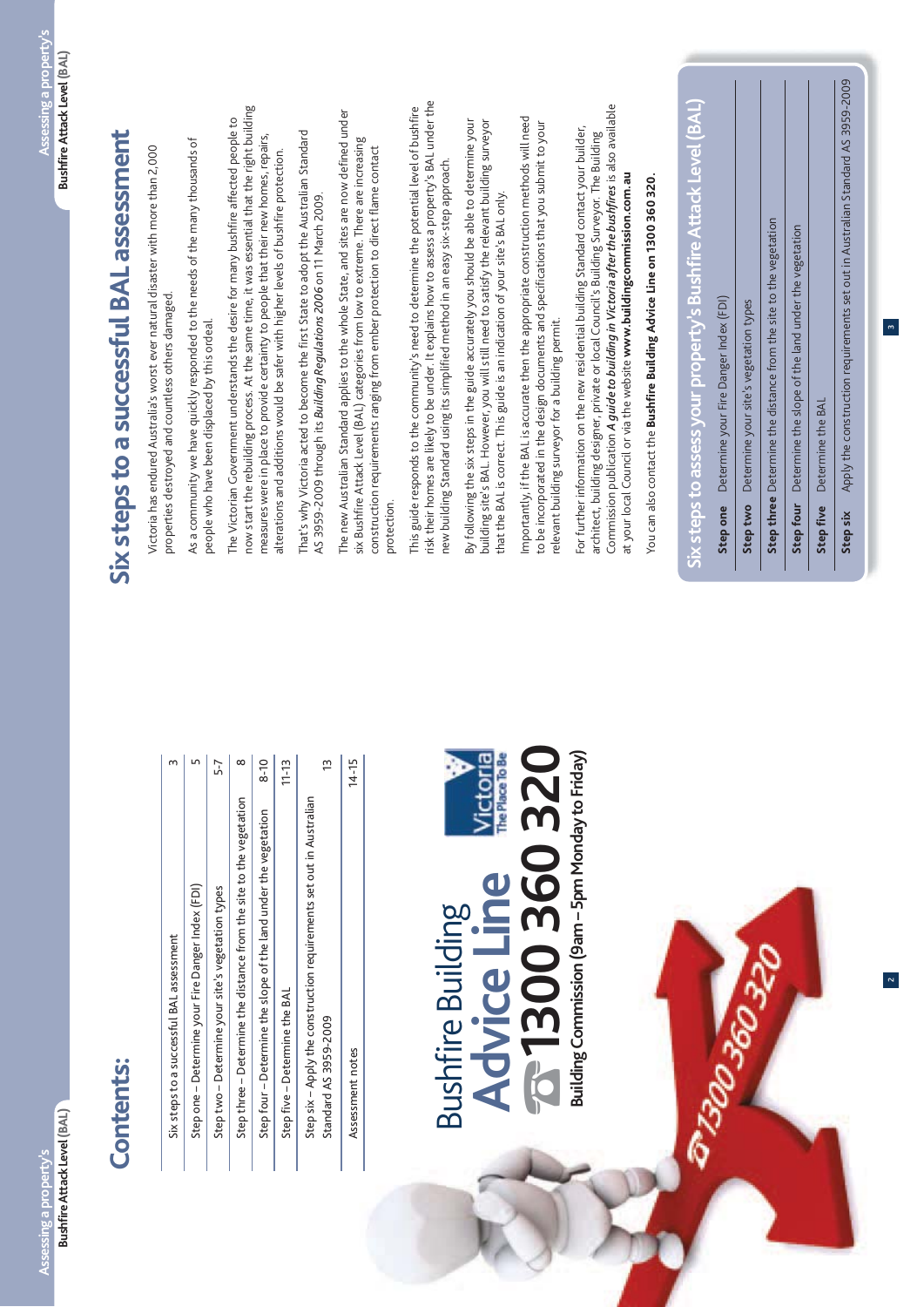### A guide to assessing a property's<br>Bushfire Attack Level (BAL) **A guide to assessing a property's Bushfire Attack Level (BAL)**

the ability of buildings to withstand attack from bushfires. This provides greater protection for the the ability of buildings to withstand attack from bushfires. This provides greater protection for the The aim of the residential building standard Australian Standard, AS 3959-2009, is to improve The aim of the residential building standard Australian Standard, AS 3959-2009, is to improve occupants of a building while the fire front passes as well as to the building itself. occupants of a building while the fire front passes as well as to the building itself.

types of surrounding vegetation and its proximity to any building. The chart below describes the six types of surrounding vegetation and its proximity to any building. The chart below describes the six The Standard sets out construction requirements based on Bushfire Attack Levels (BAL). The BAL The Standard sets out construction requirements based on Bushfire Attack Levels (BAL). The BAL takes into consideration a number of factors including the Fire Danger Index, the slope of land, takes into consideration a number of factors including the Fire Danger Index, the slope of land, bushfire attack levels (BAL) that are used in the Standard. bushfire attack levels (BAL) that are used in the Standard.

### **Bushfire Attack Levels under the Australian Bushfire Attack Levels under the Australian Standard 3959-2009 Standard 3959-2009**

| Attack level<br><b>Bushfire</b><br>(BAL) | Description of predicted bushfire attack<br>and levels of exposure                                                                                                               |
|------------------------------------------|----------------------------------------------------------------------------------------------------------------------------------------------------------------------------------|
| BAL-LOW                                  | There is insufficient risk to warrant specific<br>construction requirements                                                                                                      |
| <b>BAL-12.5</b>                          | Ember attack                                                                                                                                                                     |
| <b>BAL-19</b>                            | debris ignited by windborne embers together with<br>increasing heat flux between 12.5 and 19 kW m <sup>2</sup><br>Increasing levels of ember attack and burning                  |
| <b>BAL-29</b>                            | debris ignited by windborne embers together with<br>increasing heat flux between 19 and 29 kW m <sup>2</sup><br>Increasing levels of ember attack and burning                    |
| <b>BAL-40</b>                            | increasing heat flux with the increased likelihood of<br>debris ignited by windborne embers together with<br>Increasing levels of ember attack and burning<br>exposure to flames |
| <b>BAL-FZ</b>                            | Direct exposure to flames from fire front in addition<br>to heat flux and ember attack                                                                                           |

The construction methods must be included on the design documents lodged for a building permit. The construction methods must be included on the design documents lodged for a building permit. A site assessment can be made by an owner, architect, building designer, building surveyor or A site assessment can be made by an owner, architect, building designer, building surveyor or builder to ascertain its BAL, which determines the construction methods that must be used. builder to ascertain its BAL, which determines the construction methods that must be used. The relevant building surveyor will check that these requirements are met. The relevant building surveyor will check that these requirements are met.

The information in this guide summarises the simplified method for people to determine their BAL The information in this guide summarises the simplified method for people to determine their BAL using an easy six-step approach. Sufficient information should be provided to the relevant building using an easy six-step approach. Sufficient information should be provided to the relevant building surveyor to allow confirmation of the assessment. A more accurate assessment can be attained surveyor to allow confirmation of the assessment. A more accurate assessment can be attained using the detailed method in Appendix B of Australian Standard AS 3959 - 2009. using the detailed method in Appendix B of Australian Standard AS 3959 – 2009.

4

5

## Six-steps to assess your BAL **Six-steps to assess your BAL**

### **Step one**

### Determine your Fire Danger Index (FDI) **Determine your Fire Danger Index (FDI)**

The Fire Danger Index (FDI) is a measure of the probability of a bushfire starting, its rate of spread, The Fire Danger Index (FDI) is a measure of the probability of a bushfire starting, its rate of spread, humidity, wind speed and estimate of fuel state, all of which is influenced by daily rainfall and the humidity, wind speed and estimate of fuel state, all of which is influenced by daily rainfall and the intensity and difficulty of suppression according to various combinations of temperature, relative intensity and difficulty of suppression according to various combinations of temperature, relative time elapsed since the last rainfall. time elapsed since the last rainfall.

Under the simplified method in the Standard there are two levels of FDI that Under the simplified method in the Standard there are two levels of FDI that apply to Victoria. The Fire Danger Index is either 50 in an alpine area or 100 apply to Victoria. The Fire Danger Index is either 50 in an alpine area or 100 elsewhere. Most properties in Victoria will be 100. This will then determine elsewhere. Most properties in Victoria will be 100. This will then determine which of the final BAL tables to use to assess your property in Step five. which of the final BAL tables to use to assess your property in Step five.

### **Step two**

## **Determine your site's vegetation types**  Determine your site's vegetation types

types of vegetation classification. Just look for the description types of vegetation classification. Just look for the description and drawings that are most like your site's vegetation type in and drawings that are most like your site's vegetation type in Classifying the vegetation type is not difficult. The Standard Classifying the vegetation type is not difficult. The Standard provides tables that set out in words and visually seven provides tables that set out in words and visually seven the tables on the following pages. the tables on the following pages.

**CONSTRUCTION** 

The vegetation would be classified at the lowest bushfire attack level The vegetation would be classified at the lowest bushfire attack level The Standard does contain some exclusions for vegetation types. The Standard does contain some exclusions for vegetation types. BAL-LOW if it is one or a combination of the following: BAL-LOW if it is one or a combination of the following:

- Vegetation that is more than 100 metres from the site ~ Vegetation that is more than 100 metres from the site
- ~ Single areas of vegetation less than 1 hectare in area and not · Single areas of vegetation less than 1 hectare in area and not within 100 metres of other classifiable vegetation within 100 metres of other classifiable vegetation
- · Multiple areas of vegetation less that 0.25 hectares in area ~ Multiple areas of vegetation less that 0.25 hectares in area and not within 20 metres of the site or each other and not within 20 metres of the site or each other
- ~ Strips of vegetation less than 20 metres in width and not · Strips of vegetation less than 20 metres in width and not within 20 metres of the site or each other or other areas within 20 metres of the site or each other or other areas of classifiable vegetation of classifiable vegetation
- roads, footpaths, buildings or rock outcrops · Non-vegetated areas including waterways, ~ Non-vegetated areas including waterways, roads, footpaths, buildings or rock outcrops
- ~ Low threat vegetation including managed grassland, maintained managed grassland, maintained · Low threat vegetation including lawns, golf courses and lawns, golf courses and

public reserves.

public reserves.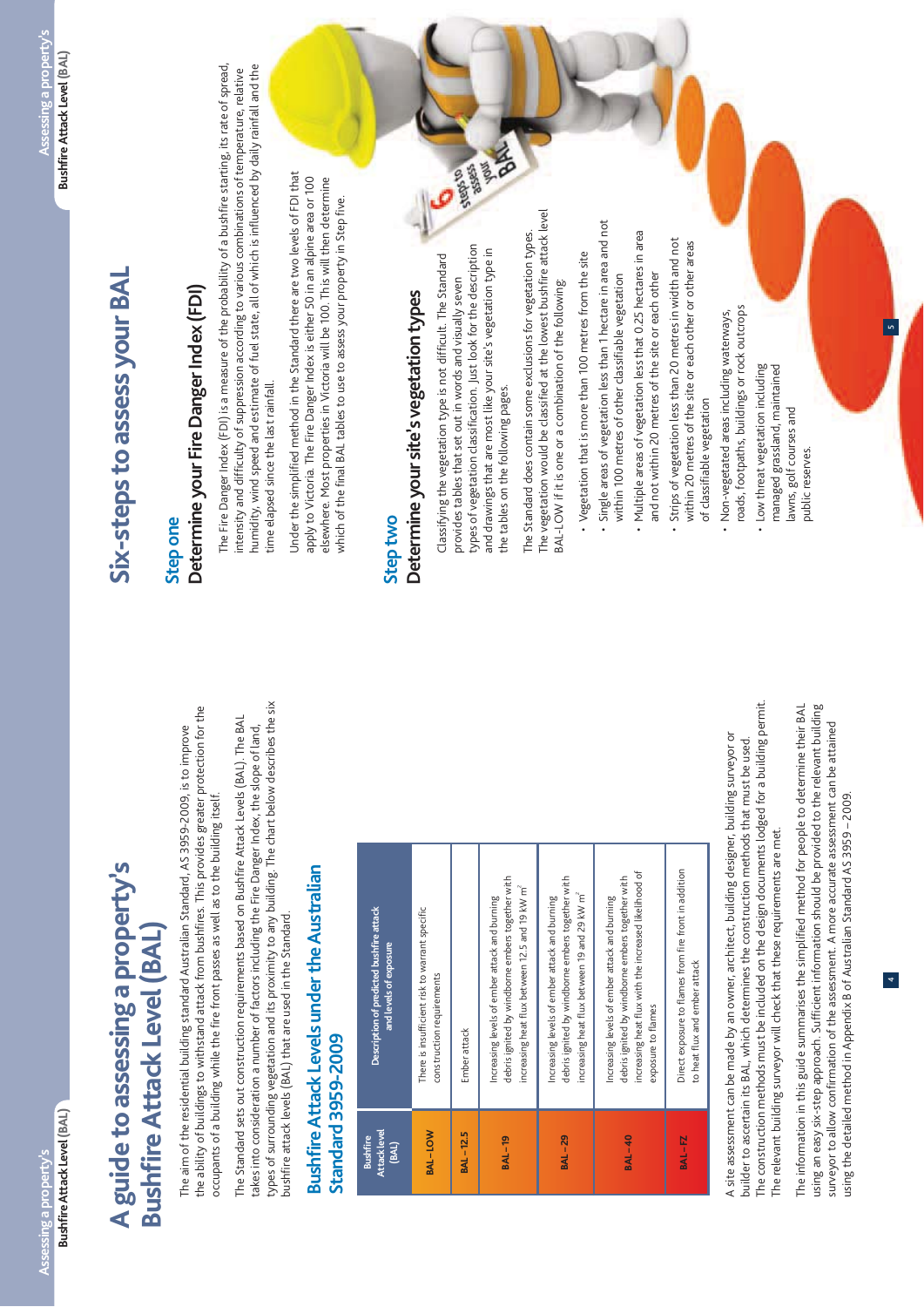### Textual classification of vegetation **Textual classification of vegetation**

| classification<br>Vegetation   | Vegetation type                                                     | Figure No.<br>(see page 7)                      | Description                                                                                                                                                                                                                                                                          |
|--------------------------------|---------------------------------------------------------------------|-------------------------------------------------|--------------------------------------------------------------------------------------------------------------------------------------------------------------------------------------------------------------------------------------------------------------------------------------|
|                                | Tall open forest<br>Tall woodland                                   | $\approx$<br>2                                  | ranging from rainforest and tree ferns to low trees and tall shrubs). Found in<br>Trees over 30 m high; 30-70% foliage cover (may include understorey<br>areas of high reliable rainfall. Typically dominated by eucalypts                                                           |
| Forest<br>⋖                    | Low open forest<br>Open forest                                      | $\mathfrak{F}$<br><b>S</b>                      | sclerophyllous low trees and tall scrubs or grass). Typically dominated by<br>Trees 10-30 m high; 30-70% foliage cover (may include understorey of<br>eucalypts.                                                                                                                     |
|                                | Pine plantation                                                     | Not shown                                       | Trees 10-30 m in height at maturity, generally comprising Pinus species or<br>other softwood species, planted as a single species for the production of<br>timber.                                                                                                                   |
| $\mathbf{a}$                   | Open woodland<br>Woodland                                           | 50<br>ိ                                         | understorey low trees to tall shrubs typically dominated by Acacia, Callitris<br>Trees 10-30 m high; 10-30% foliage cover dominated by eucalypts;<br>or Casuarina.                                                                                                                   |
| Woodland                       | Low open woodland<br>Open shrubland<br>Low woodland                 | 20<br>8 <sup>o</sup><br>8                       | Low trees and shrubs 2-10 m high; foliage cover less than 10%. Dominated<br>Acacias and Casuarina woodlands grade to Atriplex shrublands in the and<br>by eucalypts and Acacias. Often have a grassy understorey or low shrubs.<br>and semi-arid zones.                              |
|                                | Closed heath<br>Open heath                                          | <u>°</u><br>Ε                                   | Shrubs 1-2 m high often comprising Banksia, Acacia, Hakea and Grevillea.<br>Wet heaths occur in sands adjoining dunes of the littoral (shore) zone.<br>Found in wet areas affected by poor soil fertility or shallow soils.<br>Montane heaths occur on shallow or waterlogged soils. |
| Shrubland                      | Low shrubland                                                       | $\overline{1}$                                  | Shrubs <2 m high; greater than 30% foliage cover. Understoreys may<br>contain grasses. Acacia and Casuarina often dominant in the arid and<br>semi-arid zones.                                                                                                                       |
| $\Omega$                       | Closed scrub                                                        | ₽                                               | Found in areas wet enough to support eucalypt trees, which are affected<br>by poor soil fertility or shallow soils. >30% foliage cover. Dry heaths<br>occur in rocky areas. Shrubs 1–2 m high. Typical of coastal wetlands.                                                          |
| Scrub                          | Open scrub                                                          | 4                                               | eucalypts or co-dominant Melaleuca and Myoporum with a mixed<br>Trees greater than 2 m high, 10-30% foliage cover. Dominated by<br>understorey.                                                                                                                                      |
| Mallee/<br>Mulga<br>ш          | Tall shrubland                                                      | 5                                               | cover. Understorey of widespread to dense low shrubs (Acacia) or sparse<br>a multi-stemmed habit; usually greater than 2 m in height $<$ 30% foliage<br>Vegetation dominated by shrubs (especially eucalypts and Acacias) with<br>grasses.                                           |
| Rainforest                     | Low closed forest<br>Tall closed forest<br>Closed forest            | ٩<br>Þ<br>≌                                     | Trees 10-40 m in height; >90% foliage cover; understorey may contain a<br>large number of species with a variety of heights.                                                                                                                                                         |
|                                | Closed tussock grassland<br>Low open shrubland<br>Hummock grassland | $\overline{20}$<br>$\overline{\mathbf{z}}$<br>ഉ | All forms, including situations with shrubs and trees, if the overstorey<br>foliage cover is less than 10%.                                                                                                                                                                          |
| Grassland<br>(FDI50 only)<br>O | Sparse open tussock<br>Tussock grassland<br>Open tussock            | $\overline{2}$<br>23<br>$\overline{24}$         |                                                                                                                                                                                                                                                                                      |
|                                | Dense sown pasture<br>Sown pasture                                  | 25<br>26                                        |                                                                                                                                                                                                                                                                                      |
|                                | Sparse open herbfield<br>Open herbfield                             | 28<br>27                                        |                                                                                                                                                                                                                                                                                      |

#### *NOTES:*

2 Overstoreys of open woodland, low open woodland, tall open shrubland and low open shrubland should be classified to the *2 Overstoreys of open woodland, low open woodland, tall open shrubland and low open shrubland should be classified to the*  1 Grassland, although classified as unmanaged, is not considered in the Bushfire Attack Level (BAL), except in Tasmania. *1 Grassland, although classified as unmanaged, is not considered in the Bushfire Attack Level (BAL), except in Tasmania.* vegetation type on the basis of their unders toreys; others to be classified on the basis of their overstoreys. *vegetation type on the basis of their understoreys; others to be classified on the basis of their overstoreys.* 3 Vegetation height is the average height of the top of the overstorey. *3 Vegetation height is the average height of the top of the overstorey.*

### Visual classification of vegetation **Visual classification of vegetation**



6

 $\overline{ }$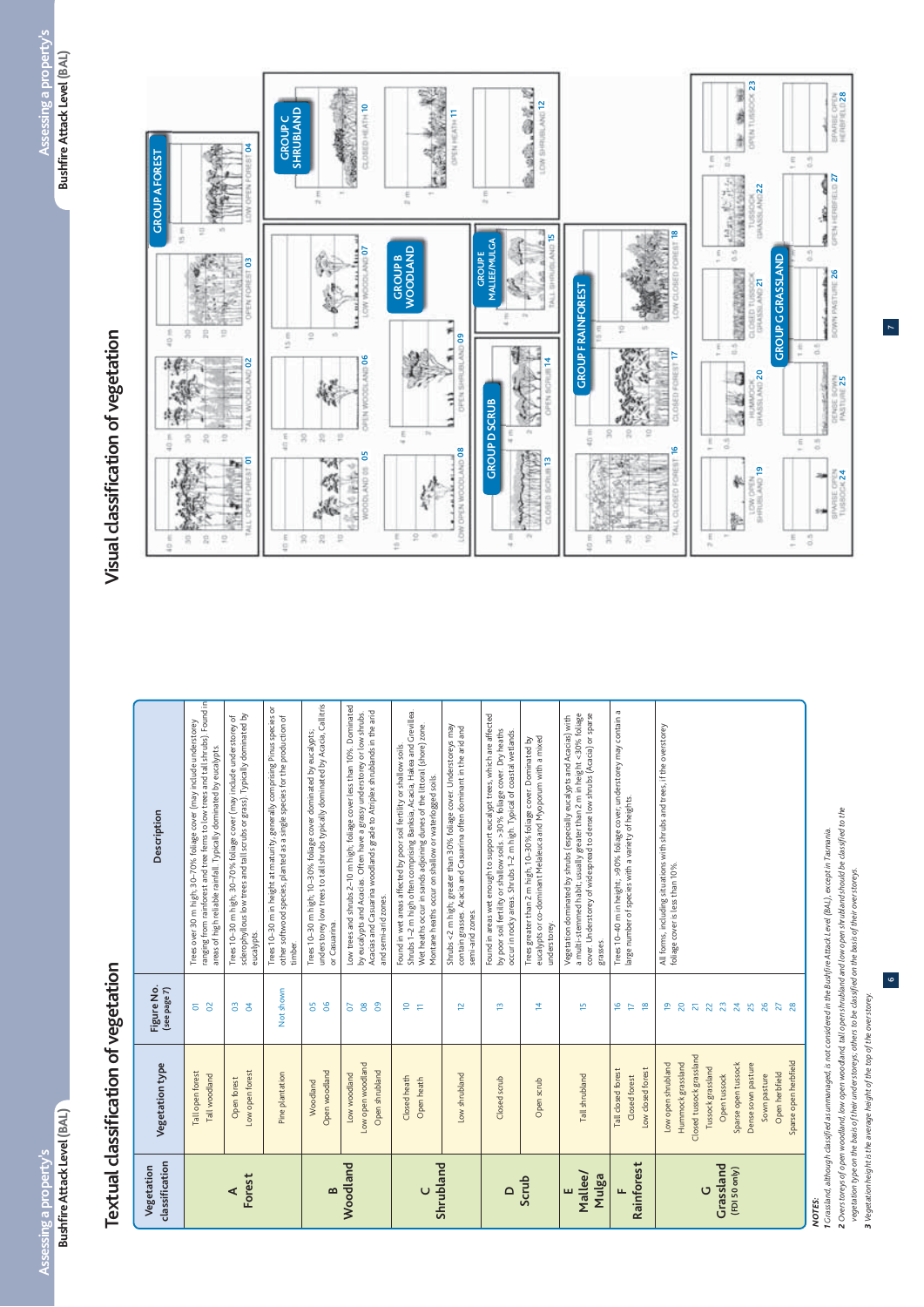### **Step three**

## Determine the distance from the site to the vegetation **Determine the distance from the site to the vegetation**

After determining your site's vegetation type, the next step is to determine the distance from your After determining your site's vegetation type, the next step is to determine the distance from your site to the vegetation itself. site to the vegetation itself.

This is because the proximity of the vegetation to the building site will have an influence on the This is because the proximity of the vegetation to the building site will have an influence on the level of bushfire risk. level of bushfire risk.

to the external wall of the proposed building, or for parts of the building that do not have external to the external wall of the proposed building, or for parts of the building that do not have external You must measure this horizontally from the edge of the vegetation (closest to the building site) You must measure this horizontally from the edge of the vegetation (closest to the building site) walls (including car ports, verandahs, decks, landings, decks ramps) to the supporting posts or walls (including car ports, verandahs, decks, landings, decks ramps) to the supporting posts or columns. columns.

The following parts of the building are excluded from determining the distance from the The following parts of the building are excluded from determining the distance from the vegetation to the building site: vegetation to the building site:

- · Eaves and roof overhangs ~ Eaves and roof overhangs
- · Rainwater and domestic fuel tanks ~ Rainwater and domestic fuel tanks
- · Chimneys, pipes, cooling and heating appliances or other services ~ Chimneys, pipes, cooling and heating appliances or other services
- · Unroofed pergolas ~ Unroofed pergolas
- Sun blinds ~ Sun blinds
- · Landings, terraces, steps and ramps, not more than one-metre in height. ~ Landings, terraces, steps and ramps, not more than one-metre in height.

### **Step four**

## Determine the slope of the land under the vegetation **Determine the slope of the land under the vegetation**

and consequently is considered in assessing your site's BAL. Bushfires have a tendency to move and consequently is considered in assessing your site's BAL. Bushfires have a tendency to move The slope of the land under the vegetation has a direct influence on the severity of a bushfire The slope of the land under the vegetation has a direct influence on the severity of a bushfire up more rapidly than down hills. up more rapidly than down hills.

When determining your slope, it is the slope under the classified vegetation in relation to When determining your slope, it is the slope **under the classified vegetation** in relation to the building - not the slope between the classified vegetation and the building. the building – not the slope between the classified vegetation and the building.

The following diagrams are useful in helping you determine whether the vegetation in The following diagrams are useful in helping you determine whether the vegetation in relation to your building site is on an upslope or a downslope. relation to your building site is on an upslope or a downslope.

## Determination of effective upslope and downslope **Determination of effective upslope and downslope**

### Effective slope



NOTE: Effective 'slope' refers to the slope under the classified vegetation in relation to the building *NOTE: Effective 'slope' refers to the slope under the classified vegetation in relation to the building* -not the slope between the classified vegetation and the building. *– not the slope between the classified vegetation and the building.*

9

 $\infty$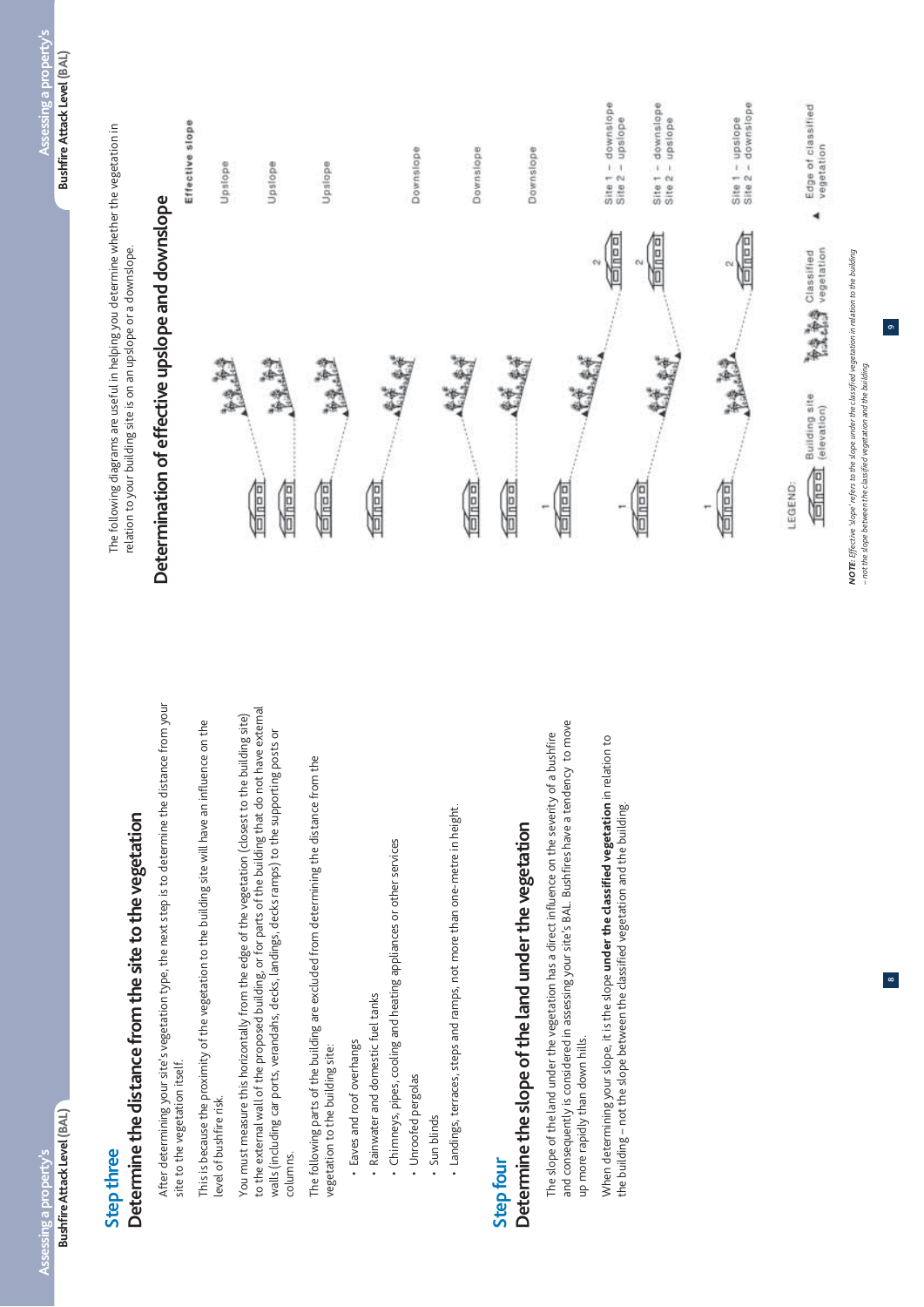assist with converting the gradient (see ratio - right column) of the land to the slope in degrees assist with converting the gradient (see **ratio** – right column) of the land to the slope in degrees The approximate slope of the land must also be estimated in degrees. The table below will The approximate slope of the land must also be estimated in degrees. The table below will (see degrees - left column). If your site is on an upslope or flat land, it assumes a value of (see **degrees** – left column). If your site is on an upslope or flat land, it assumes a value of O degrees, skip Step four and proceed to Step five. 0 degrees, skip Step four and proceed to Step five.

### Determination of slope in degrees **Determination of slope in degrees**

below will help with converting the angle of their slope of land visually. below will help with converting the angle of their slope of land visually. gradient or ratio of the land to the gradient or ratio of the land to the However to accurately assess the However to accurately assess the Most people will determine the Most people will determine the slope in degrees, the diagram slope in degrees, the diagram slope in degrees. slope in degrees.



each unit rise, divide the run by the rise. each 1 unit of measurement of the rise. each unit rise, divide the run by the rise. each 1 unit of measurement of the rise. To work out the length of the run for To work out the length of the run for comparing the length of the run to comparing the length of the run to The ratio of a slope is expressed The ratio of a slope is expressed  $X(=10m)$ 

 $X$  (=10m)  $Y (= 2.5m)$ 

 $- = 4$ 

 $Y (= 2.5m)$ 

(that is for each 1m of rise, there is (that is for each 1m of rise, there is The ratio is then expressed as 1:4 The ratio is then expressed as 1:4 4m of run) Note: The table to the left then converts *Note: The table to the left then converts*  this 1:4 ratio to 14 degrees. *this 1:4 ratio to 14 degrees.*

#### Determine the BAL **Determine the BAL Step five**

To determine the BAL start by selecting the appropriate tables below, dependent on<br>the Fire Danger Index (FDI) of 100 or 50 that you determined in Step one. To determine the BAL start by selecting the appropriate tables below, dependent on the Fire Danger Index (FDI) of 100 or 50 that you determined in Step one.

## DETERMINATION OF BUSHFIRE ATTACK LEVEL (BAL) - FDI 100 (1090 K)  **DETERMINATION OF BUSHFIRE ATTACK LEVEL (BAL) – FDI 100 (1090 K)**

|                                                                   |                      |                                                                | <b>Bushfire Attack Levels (BALs)</b>   |               |                 |
|-------------------------------------------------------------------|----------------------|----------------------------------------------------------------|----------------------------------------|---------------|-----------------|
| Vegetation                                                        | <b>BAL-FZ</b>        | <b>BAL-40</b>                                                  | <b>BAL-29</b>                          | <b>BAL-19</b> | <b>BAL-12.5</b> |
| classification                                                    |                      | Distance (m) of the site from the predominant vegetation class |                                        |               |                 |
|                                                                   |                      |                                                                | All upslopes and flat land (0 degrees) |               |                 |
| A. Forest                                                         | $\frac{1}{2}$        | $19 - 25$                                                      | $25 - 35$                              | $35 - 48$     | $48 - 100$      |
| <b>B.</b> Woodland                                                | $\frac{2}{3}$        | $12 - 16$                                                      | $16 - 24$                              | $24 - 33$     | $33 - 100$      |
| Shrubland<br>Ü                                                    | $\frac{1}{\sqrt{2}}$ | $10 - 13$                                                      | $13 - 19$                              | $19 - 27$     | $27 - 100$      |
| Scrub<br>$\overline{\mathbf{C}}$                                  | 7                    | $7 - 9$                                                        | $9 - 13$                               | $13 - 19$     | $19 - 100$      |
| E. Mallee/Mulga                                                   | °                    | $6 - 8$                                                        | $8 - 12$                               | $12 - 17$     | $17 - 100$      |
| Rainforest<br>τĽ,                                                 | $\frac{8}{\sqrt{2}}$ | $8 - 11$                                                       | $11 - 16$                              | $16 - 23$     | $23 - 100$      |
|                                                                   |                      | Downslope                                                      | $>0$ to 5                              | degrees       |                 |
| A. Forest                                                         | 24                   | $24 - 32$                                                      | $32 - 43$                              | $43 - 57$     | $57 - 100$      |
| <b>B. Woodland</b>                                                | $\frac{1}{2}$        | $15 - < 21$                                                    | $21 - 29$                              | $29 - 41$     | $41 - 100$      |
| Shrubland<br>ن                                                    | $\frac{1}{\sqrt{2}}$ | $11 - 5$                                                       | $15 - 22$                              | $22 - 31$     | $31 - 100$      |
| Scrub<br>$\overline{\mathbf{C}}$                                  | 7                    | $7 - 10$                                                       | $10 - 15$                              | $15 - 22$     | $22 - 100$      |
| E. Mallee/Mulga                                                   | 7                    | $7 - 9$                                                        | $9 - 13$                               | $13 - 20$     | $20 - 100$      |
| F. Rainforest                                                     | $\frac{1}{\sqrt{2}}$ | $10 - 14$                                                      | $14 - 20$                              | $20 - 29$     | $29 - 100$      |
|                                                                   |                      | Downslope                                                      | $5t$ o 10                              | degrees       |                 |
| A. Forest                                                         | $\overline{31}$      | $31 - 39$                                                      | $39 - 53$                              | $53 - 69$     | $69 - 100$      |
| <b>B.</b> Woodland                                                | 50 <sup>2</sup>      | $20 - 26$                                                      | $26 - 37$                              | $37 - 50$     | $50 - 100$      |
| Shrubland<br>Ü                                                    | $\frac{2}{3}$        | $12 - 17$                                                      | $17 - 24$                              | $24 - 35$     | $35 - 100$      |
| D. Scrub                                                          | $\frac{8}{\sqrt{2}}$ | $8 - 11$                                                       | $11 - 17$                              | $17 - 25$     | $25 - 100$      |
| E. Mallee/Mulga                                                   | $\sqrt{2}$           | $7 - 10$                                                       | $10 - 15$                              | $15 - < 23$   | $23 - 100$      |
| F. Rainforest                                                     | $\frac{13}{5}$       | $13 - 18$                                                      | $18 - 26$                              | $26 - 36$     | $36 - 100$      |
|                                                                   |                      |                                                                | $\frac{15}{2}$<br>Downslope >10 to     | degrees       |                 |
| A. Forest                                                         | $58 - 39$            | $39 - 49$                                                      | $49 - 64$                              | $64 - 82$     | $82 - 100$      |
| <b>B. Woodland</b>                                                | 5 <sub>2</sub>       | $25 - 33$                                                      | $33 - 45$                              | $45 - 60$     | $60 - 100$      |
| Shrubland<br>Ü                                                    | $\frac{4}{5}$        | $14 - 19$                                                      | $19 - 28$                              | $28 - 39$     | $39 - 100$      |
| D. Scrub                                                          | စ္                   | $9 - 13$                                                       | $13 - 19$                              | $19 - 28$     | $28 - 100$      |
| E. Mallee/Mulga                                                   | $\frac{8}{\sqrt{2}}$ | $8 - 11$                                                       | $11 - 18$                              | $18 - 26$     | $26 - 100$      |
| F. Rainforest                                                     | 15                   | $17 - 23$                                                      | $23 - 33$                              | $33 - 45$     | $45 - 100$      |
|                                                                   |                      | <b>Downslope</b>                                               | $\overline{20}$<br>$>15$ to            | degrees       |                 |
| A. Forest                                                         | 50 <sup>2</sup>      | $50 - 61$                                                      | $61 - 58$                              | $78 - 98$     | $98 - 100$      |
| <b>B. Woodland</b>                                                | 32                   | $32 - 41$                                                      | $41 - 56$                              | $56 - 73$     | $73 - 100$      |
| Shrubland<br>U                                                    | $\frac{15}{2}$       | $15 - < 21$                                                    | $21 - 31$                              | $31 - 43$     | $43 - 100$      |
| D. Scrub                                                          | $\frac{1}{\sqrt{2}}$ | $10 - 15$                                                      | $15 - 22$                              | $22 - 31$     | $31 - 100$      |
| E. Mallee/Mulga                                                   | ଼                    | $9 - 13$                                                       | $13 - 20$                              | $20 - 29$     | $29 - 100$      |
| F. Rainforest                                                     | $<22$                | $22 - 29$                                                      | $29 - 42$                              | $42 - 56$     | $56 - 100$      |
| 1. If you are on the border of BALs, choose the higher of the two |                      |                                                                |                                        |               |                 |

1. lf you are on the border of BALs, choose the higher of the two.<br>2. As fire travels slower down a hill, all classified vegetation that is upslope will assum a value of 0 degrees the same as flat land. *2. As fire travels slower down a hill, all classified vegetation that is upslope will assum a value of 0 degrees the same as flat land.*

 $\equiv$ 

10 11

 $\overline{a}$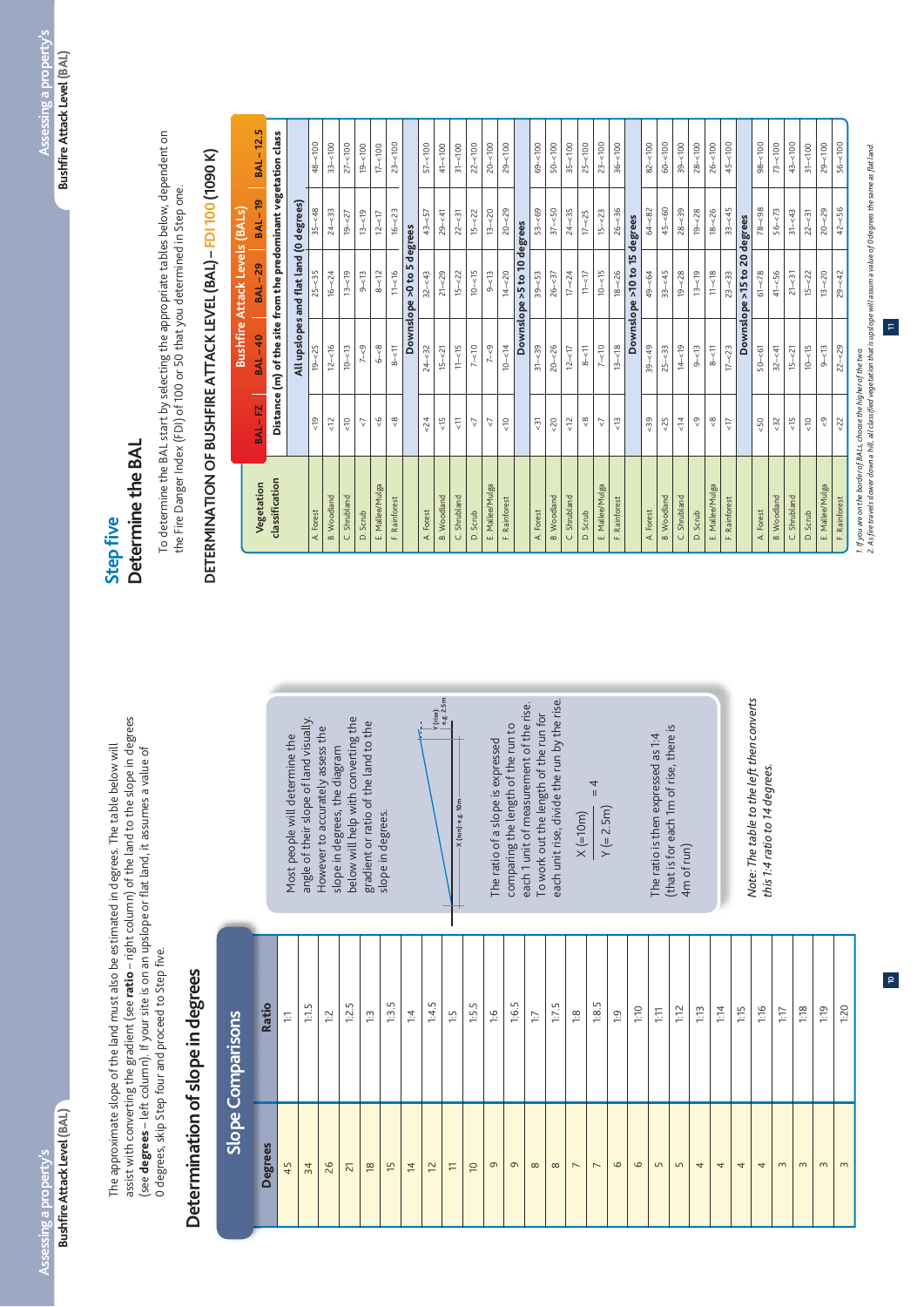## DETERMINATION OF BUSHFIRE ATTACK LEVEL (BAL) - FDI 50 (1090 K)  **DETERMINATION OF BUSHFIRE ATTACK LEVEL (BAL) – FDI 50 (1090 K)**

| Distance (m) of the site from the predominant vegetation class<br>Downslope >5 to 10 degrees<br>All upslopes and flat land (0<br>5L<br>20<br><b>BAL-29</b><br>Downslope > 0 to 5<br>Downslope >10 to<br>$>15$ to $\overline{ }$<br>$10 - 16$<br>$17 - 24$<br>$12 - 18$<br>$30 - 41$<br>$13 - 20$<br>$13 - 19$<br>$6 - 9$<br>$9 - 14$<br>$8 - 12$<br>$24 - 34$<br>$10 - 15$<br>$19 - 28$<br>$19 - 28$<br>$13 - 19$<br>$11 - 18$<br>$25 - 36$<br>$13 - 20$<br>$10 - 15$<br>$9 - 13$<br>$8 - 12$<br>$12 - 18$<br>$15 - < 22$<br>$10 - 15$<br>$9 - 13$<br>$15 - < 23$<br>$10 - 15$<br>$13 - 19$<br>$37 - 51$<br>$21 - 31$<br>$17 - 25$<br>$16 - 23$<br>$19 - 27$<br>$11 - 17$<br>$15 - 22$<br>Downslope<br><b>BAL-40</b><br>$5 - 6$<br>$8 - 10$<br>$12 - 16$<br>$10 - 13$<br>$6 - 8$<br>$7 - 9$<br>$14 - 19$<br>$11 - 5$<br>$\frac{8}{3}$<br>$7 - 10$<br>$9 - 12$<br>$14 - 19$<br>$10 - 13$<br>$12 - 17$<br>$7 - 10$<br>$7 - 9$<br>$9 - 12$<br>$7 - 10$<br>$7 - 9$<br>$18 - 24$<br>$11 - 5$<br>$7 - 10$<br>$22 - 30$<br>$14 - 19$<br>$9 - 13$<br>$18 - 25$<br>$9 - 13$<br>$12 - 17$<br>$8 - 11$<br>$8 - 11$<br>$9 - 13$<br>$28 - 37$<br>$10 - 15$<br>$15 - 21$<br>φ<br><b>BAL-FZ</b><br>$\frac{1}{\sqrt{2}}$<br>ςP<br>9<br>$\frac{4}{14}$<br>$\frac{8}{\sqrt{2}}$<br>$\frac{8}{18}$<br>$\frac{15}{2}$<br>$\frac{2}{3}$<br>$\frac{2}{\sqrt{2}}$<br>$\overline{\overline{u}}$<br>$\frac{6}{5}$<br>$\frac{8}{5}$<br>$\frac{1}{\sqrt{2}}$<br>$<12$<br>$\frac{8}{3}$<br><22<br>$\frac{1}{4}$<br>$\frac{4}{5}$<br>$\sqrt{9}$<br>$\frac{8}{3}$<br>$\frac{1}{\sqrt{2}}$<br>& 28<br>$\frac{1}{\sqrt{2}}$<br>စ္ပ<br>7<br>7<br>7<br>଼<br>7<br>7<br>7<br>ୃ<br>ୃ<br>7<br>Tussock moorland<br>G. Tussock moorland<br>G. Tussock moorland<br>Tussock moorland<br>classification<br>Vegetation<br>E. Mallee/Mulga<br>E. Mallee/Mulga<br>E. Mallee/Mulga<br>E. Mallee/Mulga<br>E. Mallee/Mulga<br><b>B.</b> Woodland<br><b>B. Woodland</b><br><b>B.</b> Woodland<br><b>B.</b> Woodland<br><b>B.</b> Woodland<br>C. Shrubland<br>C. Shrubland<br>C. Shrubland<br>C. Shrubland<br>F. Rainforest<br>C. Shrubland<br>F. Rainforest<br>F. Rainforest<br>F. Rainforest<br>F. Rainforest<br>A. Forest<br>A. Forest<br>A. Forest<br>A. Forest<br>A. Forest<br>D. Scrub<br>D. Scrub<br>D. Scrub<br>D. Scrub<br>D. Scrub<br>Ú<br>$\circ$ |                     |                      |          | <b>Bushfire Attack Levels (BALs)</b> |               |                 |
|-----------------------------------------------------------------------------------------------------------------------------------------------------------------------------------------------------------------------------------------------------------------------------------------------------------------------------------------------------------------------------------------------------------------------------------------------------------------------------------------------------------------------------------------------------------------------------------------------------------------------------------------------------------------------------------------------------------------------------------------------------------------------------------------------------------------------------------------------------------------------------------------------------------------------------------------------------------------------------------------------------------------------------------------------------------------------------------------------------------------------------------------------------------------------------------------------------------------------------------------------------------------------------------------------------------------------------------------------------------------------------------------------------------------------------------------------------------------------------------------------------------------------------------------------------------------------------------------------------------------------------------------------------------------------------------------------------------------------------------------------------------------------------------------------------------------------------------------------------------------------------------------------------------------------------------------------------------------------------------------------------------------------------------------------------------------------------------------------------------------------------------------------------------------------------------------------------------------------------------------------------------------------------------------------------------|---------------------|----------------------|----------|--------------------------------------|---------------|-----------------|
|                                                                                                                                                                                                                                                                                                                                                                                                                                                                                                                                                                                                                                                                                                                                                                                                                                                                                                                                                                                                                                                                                                                                                                                                                                                                                                                                                                                                                                                                                                                                                                                                                                                                                                                                                                                                                                                                                                                                                                                                                                                                                                                                                                                                                                                                                                           |                     |                      |          |                                      | <b>BAL-19</b> | <b>BAL-12.5</b> |
|                                                                                                                                                                                                                                                                                                                                                                                                                                                                                                                                                                                                                                                                                                                                                                                                                                                                                                                                                                                                                                                                                                                                                                                                                                                                                                                                                                                                                                                                                                                                                                                                                                                                                                                                                                                                                                                                                                                                                                                                                                                                                                                                                                                                                                                                                                           |                     |                      |          |                                      |               |                 |
|                                                                                                                                                                                                                                                                                                                                                                                                                                                                                                                                                                                                                                                                                                                                                                                                                                                                                                                                                                                                                                                                                                                                                                                                                                                                                                                                                                                                                                                                                                                                                                                                                                                                                                                                                                                                                                                                                                                                                                                                                                                                                                                                                                                                                                                                                                           |                     |                      |          |                                      | degrees)      |                 |
|                                                                                                                                                                                                                                                                                                                                                                                                                                                                                                                                                                                                                                                                                                                                                                                                                                                                                                                                                                                                                                                                                                                                                                                                                                                                                                                                                                                                                                                                                                                                                                                                                                                                                                                                                                                                                                                                                                                                                                                                                                                                                                                                                                                                                                                                                                           |                     |                      |          |                                      | $-32$<br>23-  | $32 - 100$      |
|                                                                                                                                                                                                                                                                                                                                                                                                                                                                                                                                                                                                                                                                                                                                                                                                                                                                                                                                                                                                                                                                                                                                                                                                                                                                                                                                                                                                                                                                                                                                                                                                                                                                                                                                                                                                                                                                                                                                                                                                                                                                                                                                                                                                                                                                                                           |                     |                      |          |                                      | $15 - 22$     | $22 - 100$      |
|                                                                                                                                                                                                                                                                                                                                                                                                                                                                                                                                                                                                                                                                                                                                                                                                                                                                                                                                                                                                                                                                                                                                                                                                                                                                                                                                                                                                                                                                                                                                                                                                                                                                                                                                                                                                                                                                                                                                                                                                                                                                                                                                                                                                                                                                                                           |                     |                      |          |                                      | $19 - 27$     | $27 - 100$      |
|                                                                                                                                                                                                                                                                                                                                                                                                                                                                                                                                                                                                                                                                                                                                                                                                                                                                                                                                                                                                                                                                                                                                                                                                                                                                                                                                                                                                                                                                                                                                                                                                                                                                                                                                                                                                                                                                                                                                                                                                                                                                                                                                                                                                                                                                                                           |                     |                      |          |                                      | $13 - 19$     | $19 - 100$      |
|                                                                                                                                                                                                                                                                                                                                                                                                                                                                                                                                                                                                                                                                                                                                                                                                                                                                                                                                                                                                                                                                                                                                                                                                                                                                                                                                                                                                                                                                                                                                                                                                                                                                                                                                                                                                                                                                                                                                                                                                                                                                                                                                                                                                                                                                                                           |                     |                      |          |                                      | $12 - 17$     | $17 - 100$      |
|                                                                                                                                                                                                                                                                                                                                                                                                                                                                                                                                                                                                                                                                                                                                                                                                                                                                                                                                                                                                                                                                                                                                                                                                                                                                                                                                                                                                                                                                                                                                                                                                                                                                                                                                                                                                                                                                                                                                                                                                                                                                                                                                                                                                                                                                                                           |                     |                      |          |                                      | $9 - 514$     | $14 - 100$      |
|                                                                                                                                                                                                                                                                                                                                                                                                                                                                                                                                                                                                                                                                                                                                                                                                                                                                                                                                                                                                                                                                                                                                                                                                                                                                                                                                                                                                                                                                                                                                                                                                                                                                                                                                                                                                                                                                                                                                                                                                                                                                                                                                                                                                                                                                                                           |                     |                      |          |                                      | $14 - 20$     | $20 - 100$      |
|                                                                                                                                                                                                                                                                                                                                                                                                                                                                                                                                                                                                                                                                                                                                                                                                                                                                                                                                                                                                                                                                                                                                                                                                                                                                                                                                                                                                                                                                                                                                                                                                                                                                                                                                                                                                                                                                                                                                                                                                                                                                                                                                                                                                                                                                                                           |                     |                      |          |                                      | degrees       |                 |
|                                                                                                                                                                                                                                                                                                                                                                                                                                                                                                                                                                                                                                                                                                                                                                                                                                                                                                                                                                                                                                                                                                                                                                                                                                                                                                                                                                                                                                                                                                                                                                                                                                                                                                                                                                                                                                                                                                                                                                                                                                                                                                                                                                                                                                                                                                           |                     |                      |          |                                      | $27 - 38$     | $38 - 100$      |
|                                                                                                                                                                                                                                                                                                                                                                                                                                                                                                                                                                                                                                                                                                                                                                                                                                                                                                                                                                                                                                                                                                                                                                                                                                                                                                                                                                                                                                                                                                                                                                                                                                                                                                                                                                                                                                                                                                                                                                                                                                                                                                                                                                                                                                                                                                           |                     |                      |          |                                      | $18 - 26$     | $26 - 100$      |
|                                                                                                                                                                                                                                                                                                                                                                                                                                                                                                                                                                                                                                                                                                                                                                                                                                                                                                                                                                                                                                                                                                                                                                                                                                                                                                                                                                                                                                                                                                                                                                                                                                                                                                                                                                                                                                                                                                                                                                                                                                                                                                                                                                                                                                                                                                           |                     |                      |          |                                      | $22 - 31$     | $31 - 100$      |
|                                                                                                                                                                                                                                                                                                                                                                                                                                                                                                                                                                                                                                                                                                                                                                                                                                                                                                                                                                                                                                                                                                                                                                                                                                                                                                                                                                                                                                                                                                                                                                                                                                                                                                                                                                                                                                                                                                                                                                                                                                                                                                                                                                                                                                                                                                           |                     |                      |          |                                      | $15 - 22$     | $22 - 100$      |
|                                                                                                                                                                                                                                                                                                                                                                                                                                                                                                                                                                                                                                                                                                                                                                                                                                                                                                                                                                                                                                                                                                                                                                                                                                                                                                                                                                                                                                                                                                                                                                                                                                                                                                                                                                                                                                                                                                                                                                                                                                                                                                                                                                                                                                                                                                           |                     |                      |          |                                      | $13 - 20$     | $20 - 100$      |
|                                                                                                                                                                                                                                                                                                                                                                                                                                                                                                                                                                                                                                                                                                                                                                                                                                                                                                                                                                                                                                                                                                                                                                                                                                                                                                                                                                                                                                                                                                                                                                                                                                                                                                                                                                                                                                                                                                                                                                                                                                                                                                                                                                                                                                                                                                           |                     |                      |          |                                      | $12 - 17$     | $17 - 100$      |
|                                                                                                                                                                                                                                                                                                                                                                                                                                                                                                                                                                                                                                                                                                                                                                                                                                                                                                                                                                                                                                                                                                                                                                                                                                                                                                                                                                                                                                                                                                                                                                                                                                                                                                                                                                                                                                                                                                                                                                                                                                                                                                                                                                                                                                                                                                           |                     |                      |          |                                      | $16 - 23$     | $23 - 100$      |
|                                                                                                                                                                                                                                                                                                                                                                                                                                                                                                                                                                                                                                                                                                                                                                                                                                                                                                                                                                                                                                                                                                                                                                                                                                                                                                                                                                                                                                                                                                                                                                                                                                                                                                                                                                                                                                                                                                                                                                                                                                                                                                                                                                                                                                                                                                           |                     |                      |          |                                      |               |                 |
|                                                                                                                                                                                                                                                                                                                                                                                                                                                                                                                                                                                                                                                                                                                                                                                                                                                                                                                                                                                                                                                                                                                                                                                                                                                                                                                                                                                                                                                                                                                                                                                                                                                                                                                                                                                                                                                                                                                                                                                                                                                                                                                                                                                                                                                                                                           |                     |                      |          |                                      | $34 - 46$     | $46 - 100$      |
|                                                                                                                                                                                                                                                                                                                                                                                                                                                                                                                                                                                                                                                                                                                                                                                                                                                                                                                                                                                                                                                                                                                                                                                                                                                                                                                                                                                                                                                                                                                                                                                                                                                                                                                                                                                                                                                                                                                                                                                                                                                                                                                                                                                                                                                                                                           |                     |                      |          |                                      | $23 - 32$     | $32 - 100$      |
|                                                                                                                                                                                                                                                                                                                                                                                                                                                                                                                                                                                                                                                                                                                                                                                                                                                                                                                                                                                                                                                                                                                                                                                                                                                                                                                                                                                                                                                                                                                                                                                                                                                                                                                                                                                                                                                                                                                                                                                                                                                                                                                                                                                                                                                                                                           |                     |                      |          |                                      | $24 - 35$     | $35 - 100$      |
|                                                                                                                                                                                                                                                                                                                                                                                                                                                                                                                                                                                                                                                                                                                                                                                                                                                                                                                                                                                                                                                                                                                                                                                                                                                                                                                                                                                                                                                                                                                                                                                                                                                                                                                                                                                                                                                                                                                                                                                                                                                                                                                                                                                                                                                                                                           |                     |                      |          |                                      | $17 - 25$     | $25 - 100$      |
|                                                                                                                                                                                                                                                                                                                                                                                                                                                                                                                                                                                                                                                                                                                                                                                                                                                                                                                                                                                                                                                                                                                                                                                                                                                                                                                                                                                                                                                                                                                                                                                                                                                                                                                                                                                                                                                                                                                                                                                                                                                                                                                                                                                                                                                                                                           |                     |                      |          |                                      | $15 - 23$     | $23 - 100$      |
|                                                                                                                                                                                                                                                                                                                                                                                                                                                                                                                                                                                                                                                                                                                                                                                                                                                                                                                                                                                                                                                                                                                                                                                                                                                                                                                                                                                                                                                                                                                                                                                                                                                                                                                                                                                                                                                                                                                                                                                                                                                                                                                                                                                                                                                                                                           |                     |                      |          |                                      | $15 - 22$     | $22 - 100$      |
|                                                                                                                                                                                                                                                                                                                                                                                                                                                                                                                                                                                                                                                                                                                                                                                                                                                                                                                                                                                                                                                                                                                                                                                                                                                                                                                                                                                                                                                                                                                                                                                                                                                                                                                                                                                                                                                                                                                                                                                                                                                                                                                                                                                                                                                                                                           |                     |                      |          |                                      | $18 - 26$     | $26 - 100$      |
|                                                                                                                                                                                                                                                                                                                                                                                                                                                                                                                                                                                                                                                                                                                                                                                                                                                                                                                                                                                                                                                                                                                                                                                                                                                                                                                                                                                                                                                                                                                                                                                                                                                                                                                                                                                                                                                                                                                                                                                                                                                                                                                                                                                                                                                                                                           |                     |                      |          |                                      | degrees       |                 |
|                                                                                                                                                                                                                                                                                                                                                                                                                                                                                                                                                                                                                                                                                                                                                                                                                                                                                                                                                                                                                                                                                                                                                                                                                                                                                                                                                                                                                                                                                                                                                                                                                                                                                                                                                                                                                                                                                                                                                                                                                                                                                                                                                                                                                                                                                                           |                     |                      |          |                                      | $41 - 56$     | $56 - 100$      |
|                                                                                                                                                                                                                                                                                                                                                                                                                                                                                                                                                                                                                                                                                                                                                                                                                                                                                                                                                                                                                                                                                                                                                                                                                                                                                                                                                                                                                                                                                                                                                                                                                                                                                                                                                                                                                                                                                                                                                                                                                                                                                                                                                                                                                                                                                                           |                     |                      |          |                                      | $28 - 40$     | $40 - 100$      |
|                                                                                                                                                                                                                                                                                                                                                                                                                                                                                                                                                                                                                                                                                                                                                                                                                                                                                                                                                                                                                                                                                                                                                                                                                                                                                                                                                                                                                                                                                                                                                                                                                                                                                                                                                                                                                                                                                                                                                                                                                                                                                                                                                                                                                                                                                                           |                     |                      |          |                                      | $28 - 39$     | $39 - 100$      |
|                                                                                                                                                                                                                                                                                                                                                                                                                                                                                                                                                                                                                                                                                                                                                                                                                                                                                                                                                                                                                                                                                                                                                                                                                                                                                                                                                                                                                                                                                                                                                                                                                                                                                                                                                                                                                                                                                                                                                                                                                                                                                                                                                                                                                                                                                                           |                     |                      |          |                                      | $19 - 28$     | $28 - 100$      |
|                                                                                                                                                                                                                                                                                                                                                                                                                                                                                                                                                                                                                                                                                                                                                                                                                                                                                                                                                                                                                                                                                                                                                                                                                                                                                                                                                                                                                                                                                                                                                                                                                                                                                                                                                                                                                                                                                                                                                                                                                                                                                                                                                                                                                                                                                                           |                     |                      |          |                                      | $18 - 26$     | $26 - 100$      |
|                                                                                                                                                                                                                                                                                                                                                                                                                                                                                                                                                                                                                                                                                                                                                                                                                                                                                                                                                                                                                                                                                                                                                                                                                                                                                                                                                                                                                                                                                                                                                                                                                                                                                                                                                                                                                                                                                                                                                                                                                                                                                                                                                                                                                                                                                                           |                     |                      |          |                                      | $19 - 28$     | $28 - 100$      |
|                                                                                                                                                                                                                                                                                                                                                                                                                                                                                                                                                                                                                                                                                                                                                                                                                                                                                                                                                                                                                                                                                                                                                                                                                                                                                                                                                                                                                                                                                                                                                                                                                                                                                                                                                                                                                                                                                                                                                                                                                                                                                                                                                                                                                                                                                                           |                     |                      |          |                                      | $20 - 29$     | $29 - 100$      |
|                                                                                                                                                                                                                                                                                                                                                                                                                                                                                                                                                                                                                                                                                                                                                                                                                                                                                                                                                                                                                                                                                                                                                                                                                                                                                                                                                                                                                                                                                                                                                                                                                                                                                                                                                                                                                                                                                                                                                                                                                                                                                                                                                                                                                                                                                                           |                     |                      |          |                                      | degrees       |                 |
|                                                                                                                                                                                                                                                                                                                                                                                                                                                                                                                                                                                                                                                                                                                                                                                                                                                                                                                                                                                                                                                                                                                                                                                                                                                                                                                                                                                                                                                                                                                                                                                                                                                                                                                                                                                                                                                                                                                                                                                                                                                                                                                                                                                                                                                                                                           |                     |                      |          |                                      | $51 - 67$     | $67 - 100$      |
|                                                                                                                                                                                                                                                                                                                                                                                                                                                                                                                                                                                                                                                                                                                                                                                                                                                                                                                                                                                                                                                                                                                                                                                                                                                                                                                                                                                                                                                                                                                                                                                                                                                                                                                                                                                                                                                                                                                                                                                                                                                                                                                                                                                                                                                                                                           |                     |                      |          |                                      | $36 - 48$     | $48 - 100$      |
|                                                                                                                                                                                                                                                                                                                                                                                                                                                                                                                                                                                                                                                                                                                                                                                                                                                                                                                                                                                                                                                                                                                                                                                                                                                                                                                                                                                                                                                                                                                                                                                                                                                                                                                                                                                                                                                                                                                                                                                                                                                                                                                                                                                                                                                                                                           |                     |                      |          |                                      | $31 - 43$     | $43 - 100$      |
|                                                                                                                                                                                                                                                                                                                                                                                                                                                                                                                                                                                                                                                                                                                                                                                                                                                                                                                                                                                                                                                                                                                                                                                                                                                                                                                                                                                                                                                                                                                                                                                                                                                                                                                                                                                                                                                                                                                                                                                                                                                                                                                                                                                                                                                                                                           |                     |                      |          |                                      | $22 - 31$     | $31 - 100$      |
|                                                                                                                                                                                                                                                                                                                                                                                                                                                                                                                                                                                                                                                                                                                                                                                                                                                                                                                                                                                                                                                                                                                                                                                                                                                                                                                                                                                                                                                                                                                                                                                                                                                                                                                                                                                                                                                                                                                                                                                                                                                                                                                                                                                                                                                                                                           |                     |                      |          |                                      | $20 - 29$     | $29 - 100$      |
|                                                                                                                                                                                                                                                                                                                                                                                                                                                                                                                                                                                                                                                                                                                                                                                                                                                                                                                                                                                                                                                                                                                                                                                                                                                                                                                                                                                                                                                                                                                                                                                                                                                                                                                                                                                                                                                                                                                                                                                                                                                                                                                                                                                                                                                                                                           |                     |                      |          |                                      | $25 - 35$     | $35 - 100$      |
|                                                                                                                                                                                                                                                                                                                                                                                                                                                                                                                                                                                                                                                                                                                                                                                                                                                                                                                                                                                                                                                                                                                                                                                                                                                                                                                                                                                                                                                                                                                                                                                                                                                                                                                                                                                                                                                                                                                                                                                                                                                                                                                                                                                                                                                                                                           | G. Tussock moorland | $\frac{1}{\sqrt{2}}$ | $11 - 5$ | $15 - < 23$                          | $23 - 33$     | $33 - 100$      |

1. If you are on the border of BALs, choose the higher of the two.<br>2. As fire travels slower down a hill, all classified vegetation that is upslope will assum a value of 0 degrees the same as flat land. *2. As fire travels slower down a hill, all classified vegetation that is upslope will assum a value of 0 degrees the same as flat land.1. If you are on the border of BALs, choose the higher of the two.*

Next, using the table go to the section that corresponds to your upslope or downslope degrees Next, using the table go to the section that corresponds to your upslope or downslope degrees calculation that you determined in Step four. Then select the vegetation classification you calculation that you determined in Step four. Then select the vegetation classification you determined at Step two, use the distance from your building site that you determined at determined at Step two, use the distance from your building site that you determined at Step three and finally, select the highest BAL obtained. Step three and finally, select the highest BAL obtained.

## Congratulations, you have assessed your site's BAL! **Congratulations, you have assessed your site's BAL!**

### **Step six**

### Apply the construction requirements set out in the **Apply the construction requirements set out in the**  Australian Standard AS 3959-2009 **Australian Standard AS 3959-2009**

Now you can apply the construction requirements set out in the Australian Standard<br>AS 3959-2009 that correspond to the BAL. Now you can apply the construction requirements set out in the Australian Standard AS 3959-2009 that correspond to the BAL.

Importantly, this will improve the ability of your building to withstand a bushfire attack at a Importantly, this will improve the ability of your building to withstand a bushfire attack at a higher temperature level, providing better protection to the occupants. higher temperature level, providing better protection to the occupants.

While the Australian Standard AS 3959-2009 will improve protection for new homes, as well as While the Australian Standard AS 3959-2009 will improve protection for new homes, as well as does not guarantee a building will survive a fire due to the unpredictable and often devastating does not guarantee a building will survive a fire due to the unpredictable and often devastating alterations and additions built in Victoria's bushfire-prone areas, it is important to note that it alterations and additions built in Victoria's bushfire-prone areas, it is important to note that it nature of bushfires. nature of bushfires.

#### **Checklist to assess your BAL (see tables at Step five)** j Í  $\frac{1}{2}$  $\frac{1}{2}$  $\ddot{\sigma}$

l,

i r

- r n r

|           | necklist to assess your BAL (see tables at Step five)                              |                                                                                                         |   |
|-----------|------------------------------------------------------------------------------------|---------------------------------------------------------------------------------------------------------|---|
| Step one  | Determine your Fire Danger Index (FDI)                                             | 50 or 100?                                                                                              |   |
| Step two  | Determine your site's vegetation types                                             | $A-G$ ?                                                                                                 |   |
|           | Step three Determine the distance from the<br>site to the vegetation               | What is the distance?                                                                                   | ε |
| Step four | Determine the slope of the land                                                    | Upslope or downslope?                                                                                   |   |
|           | (If upslope or flat 0 degrees applies)<br>under the vegetation                     | Angle of slope in degrees?                                                                              |   |
| Step five | Determine the BAL                                                                  | See BAL FDI 50 or 100<br>on pages 11 or 12                                                              |   |
| Step six  | set out in Australian Standard AS 3959-2009<br>Apply the construction requirements | building designer, private or local<br>Talk to your builder or architect,<br>Council Building Surveyor. |   |

*Standards Australia is acknowledged as the source for material contained in this document.*  Standards Australia is acknowledged as the source for material contained in this document.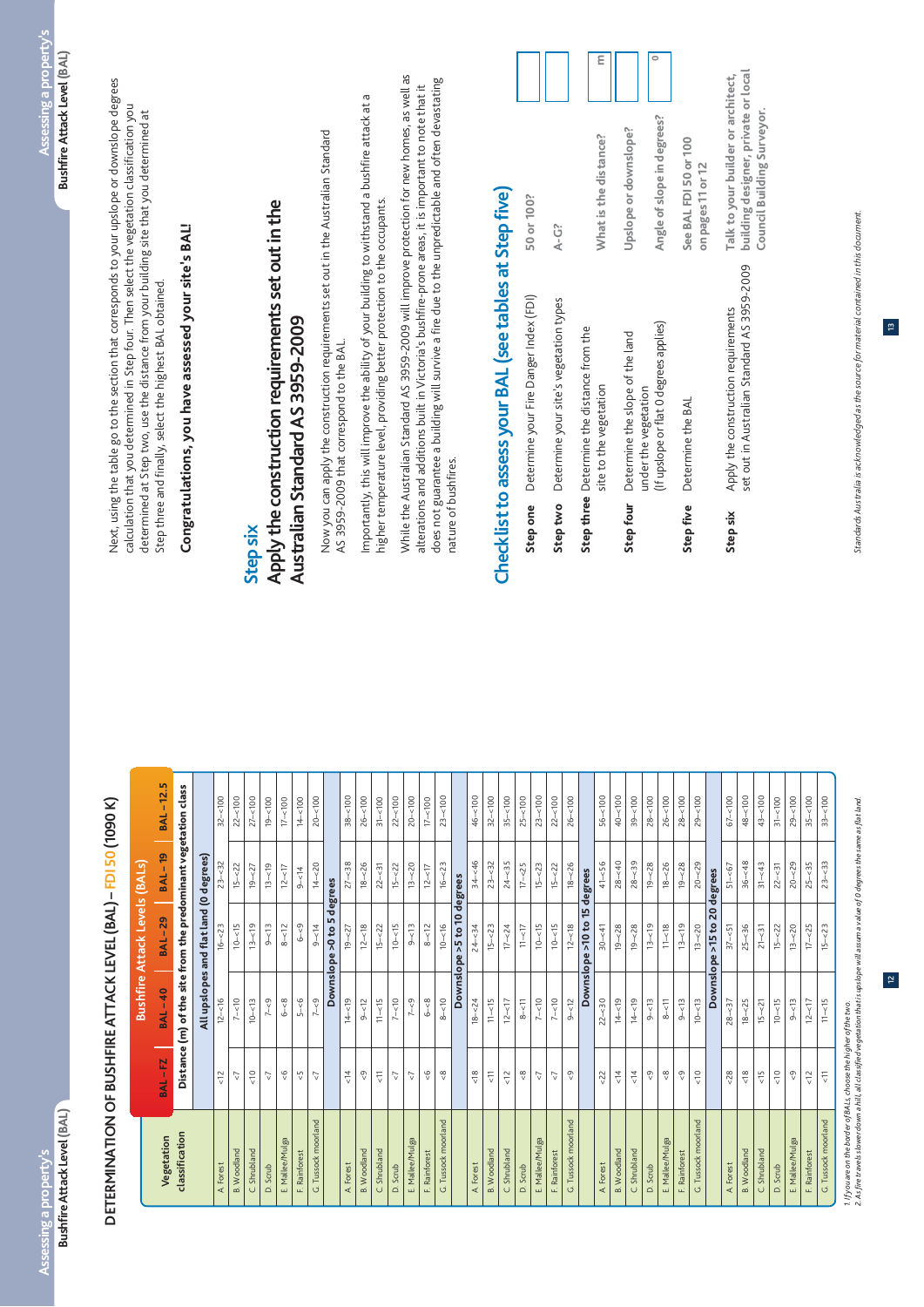#### **Notes**

14

 $\overline{\phantom{a}}$ 

 $\mathbf{B}$ 

# **Notes Notes Notes**

| Things to do   |                |
|----------------|----------------|
| $\Box\Box$     | 00000000000000 |
|                |                |
|                |                |
|                |                |
|                |                |
|                |                |
|                |                |
|                |                |
|                |                |
|                |                |
|                |                |
|                |                |
| 30000000000000 |                |
|                |                |
|                |                |
|                | $\Box \Box$    |
|                |                |